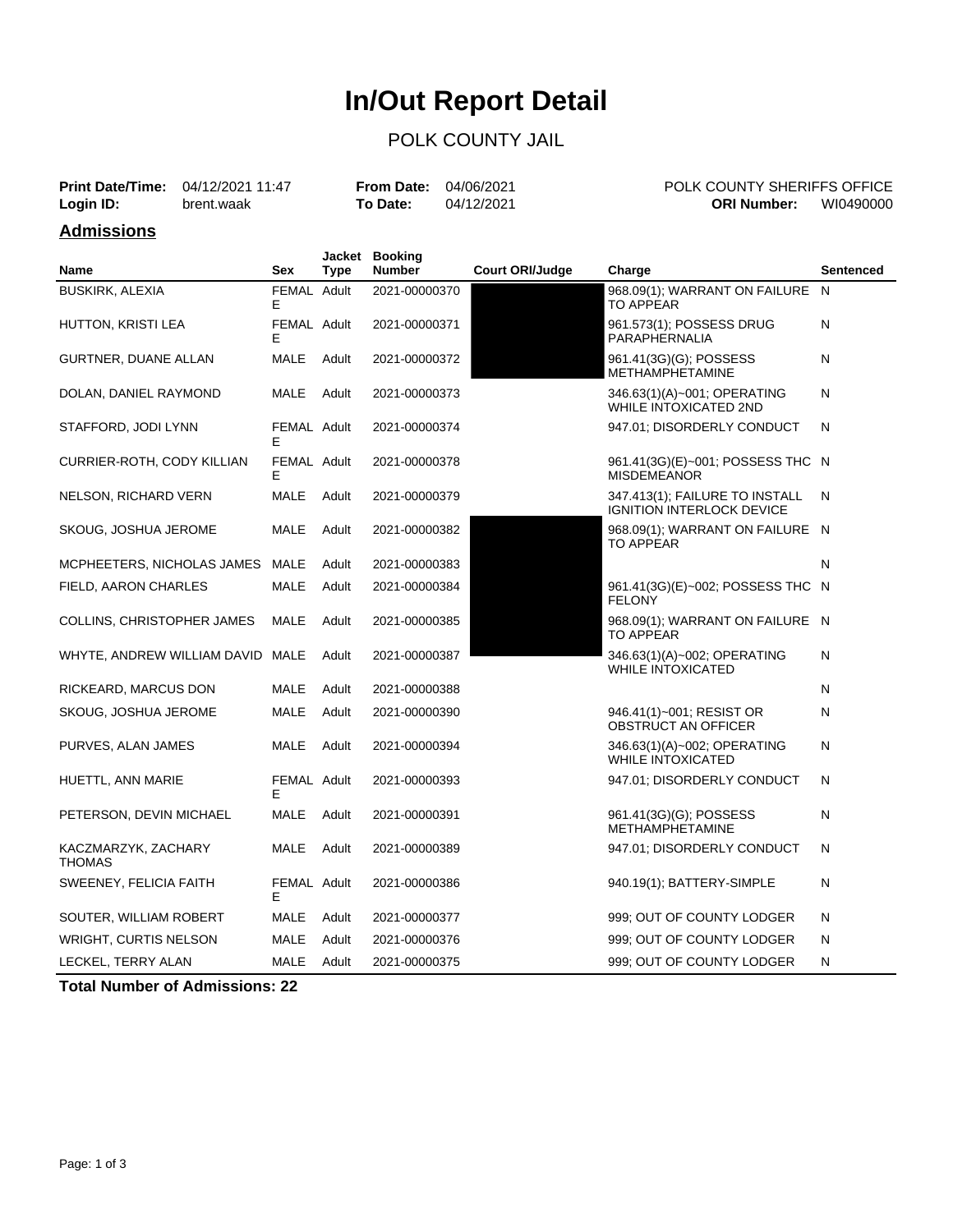# **In/Out Report Detail**

### POLK COUNTY JAIL

| <b>Print Date/Time:</b><br>Login ID: | 04/12/2021 11:47<br>brent.waak |                   | <b>From Date:</b><br>To Date: |                                 | 04/06/2021<br>04/12/2021 |                                                                                        | <b>ORI Number:</b> | POLK COUNTY SHERIFFS OFFICE<br>WI0490000 |
|--------------------------------------|--------------------------------|-------------------|-------------------------------|---------------------------------|--------------------------|----------------------------------------------------------------------------------------|--------------------|------------------------------------------|
| <b>Releases</b>                      |                                |                   |                               |                                 |                          |                                                                                        |                    |                                          |
| Name                                 |                                | Sex               | Jacket<br><b>Type</b>         | <b>Booking</b><br><b>Number</b> |                          | Charge                                                                                 | Sentenced          | <b>Disposition</b>                       |
| COLLINS, CHRISTOPHER JAMES           |                                | <b>MALE</b>       | Adult                         | 2021-00000385                   |                          | 968.09(1); WARRANT ON FAILURE TO N<br>APPEAR                                           |                    |                                          |
| PURVES, ALAN JAMES                   |                                | MALE              | Adult                         | 2021-00000394                   |                          | 346.63(1)(A)~002; OPERATING WHILE N<br><b>INTOXICATED</b>                              |                    |                                          |
| HAHN, CODY CASSIUS                   |                                | MALE              | Adult                         | 2021-00000330                   |                          | 346.63(1)(A)~003; OPERATING WHILE Y<br><b>INTOXICATED 3RD</b>                          |                    |                                          |
| BLACKWELL, PETER WAYNE               |                                | MALE              | Adult                         | 2021-00000092                   |                          | 346.63(1)(A)~004; OPERATING WHILE Y<br><b>INTOXICATED 4TH</b>                          |                    |                                          |
| RICKEARD, MARCUS DON                 |                                | MALE              | Adult                         | 2021-00000388                   |                          | 947.01; DISORDERLY CONDUCT                                                             | N                  |                                          |
| KNUTSON, MELISSA MARIE               |                                | FEMAL Adult<br>Е  |                               | 2021-00000349                   |                          | 346.63(2)(A)1~001; CAUSE INJURY<br>OPERATING WHILE INTOXICATED                         | Y                  |                                          |
| SKOUG, JOSHUA JEROME                 |                                | MALE              | Adult                         | 2021-00000390                   |                          | 946.41(1)~001; RESIST OR<br><b>OBSTRUCT AN OFFICER</b>                                 | N                  |                                          |
| WHYTE, ANDREW WILLIAM DAVID          |                                | MALE              | Adult                         | 2021-00000387                   |                          | 346.63(1)(A)~002; OPERATING WHILE N<br><b>INTOXICATED</b>                              |                    |                                          |
| FIELD, AARON CHARLES                 |                                | MALE              | Adult                         | 2021-00000384                   |                          | 961.41(3G)(E)~002; POSSESS THC<br><b>FELONY</b>                                        | N                  |                                          |
| SKOUG, JOSHUA JEROME                 |                                | MALE              | Adult                         | 2021-00000382                   |                          | 968.09(1); WARRANT ON FAILURE TO N<br>APPEAR                                           |                    |                                          |
| <b>BUSKIRK, ALEXIA</b>               |                                | FEMAL Adult<br>F  |                               | 2021-00000370                   |                          | 968.09(1); WARRANT ON FAILURE TO N<br>APPEAR                                           |                    |                                          |
| ANDREWS, PHILLIP JOHN BERNARD MALE   |                                |                   | Adult                         | 2021-00000334                   |                          | 961.41(3G)(G); POSSESS<br>METHAMPHETAMINE                                              | N                  |                                          |
| MCPHEETERS, NICHOLAS JAMES           |                                | MALE              | Adult                         | 2021-00000383                   |                          | 973.07; FAILURE TO PAY                                                                 | Y                  |                                          |
| TSCHIDA, RICHARD MICHAEL, JR         |                                | MALE              | Adult                         | 2021-00000350                   |                          | 961.41(3G)(G); POSSESS<br><b>METHAMPHETAMINE</b>                                       | N                  |                                          |
| PARNELL, AMANDA LEE                  |                                | FEMAL Adult<br>E  |                               | 2021-00000046                   |                          | 961.41(1M)(E)4; POSSESS W/INTENT<br>PCP, METHCATHINONE OR<br>AMPHETAMINE OVER 50 GRAMS | -N                 |                                          |
| NELSON, RICHARD VERN                 |                                | MALE              | Adult                         | 2021-00000379                   |                          | 347.413(1); FAILURE TO INSTALL<br><b>IGNITION INTERLOCK DEVICE</b>                     | N                  |                                          |
| CURRIER-ROTH, CODY KILLIAN           |                                | FEMAL Adult<br>E. |                               |                                 |                          | 2021-00000378 961.41(3G)(E)~001; POSSESS THC<br><b>MISDEMEANOR</b>                     | N                  |                                          |
| STAFFORD, JODI LYNN                  |                                | FEMAL Adult<br>E. |                               | 2021-00000374                   |                          | 947.01; DISORDERLY CONDUCT                                                             | N                  |                                          |
| HUTTON, KRISTI LEA                   |                                | FEMAL Adult<br>E. |                               | 2021-00000371                   |                          | 961.573(1); POSSESS DRUG<br>PARAPHERNALIA                                              | N                  |                                          |
| GURTNER, DUANE ALLAN                 |                                | MALE              | Adult                         | 2021-00000372                   |                          | 961.41(3G)(G); POSSESS<br><b>METHAMPHETAMINE</b>                                       | N                  |                                          |
| DOLAN, DANIEL RAYMOND                |                                | MALE              | Adult                         | 2021-00000373                   |                          | 346.63(1)(A)~001; OPERATING WHILE N<br>INTOXICATED 2ND                                 |                    |                                          |
| SCHAUBSCHLAGER, TERRI ANN            |                                | FEMAL Adult<br>Е  |                               | 2021-00000281                   |                          | 968.09(1); WARRANT ON FAILURE TO N<br>APPEAR                                           |                    |                                          |
| TOLLIFSON, BRIAN MICHAEL             |                                | MALE              | Adult                         | 2021-00000285                   |                          | 973.10; PROBATION HOLD                                                                 | N                  |                                          |